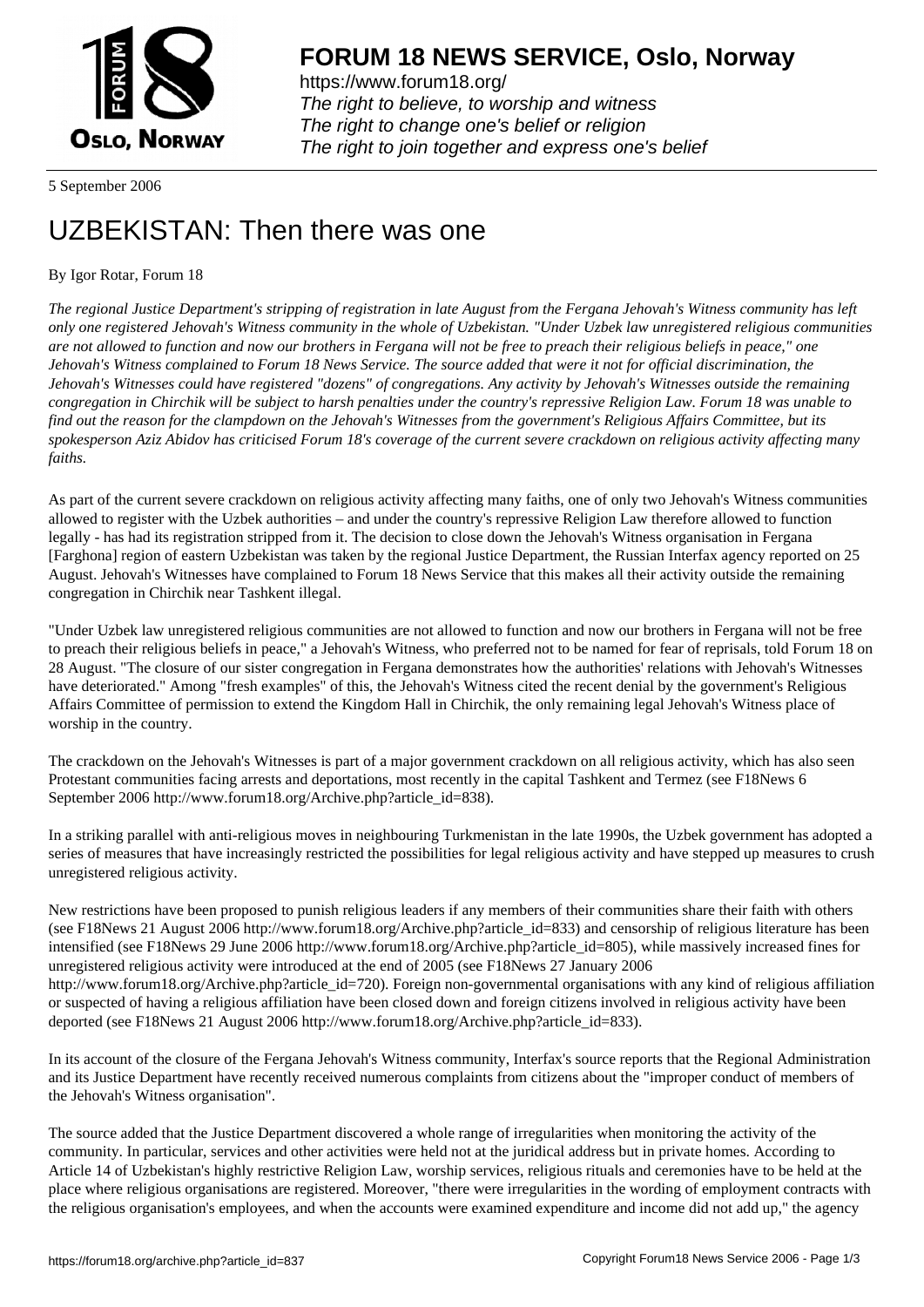The Jehovah's Witnesses have long tried in vain to register their religious communities across Uzbekistan. "We had just two registered Jehovah's Witness communities in the whole of Uzbekistan – in Chirchik and in Fergana," the Jehovah's Witness source told Forum 18. "Yet our organisation has so many members that if the authorities had not prevented us, we could have established dozens of registered communities." The Jehovah's Witness noted that they have tried to register their community in Tashkent eight times.

Jehovah's Witness communities have repeatedly been raided by police – especially during their annual memorial of Christ's death (see F18News 19 April 2006 http://www.forum18.org/Archive.php?article\_id=763) – with adherents detained, beaten and threatened with rape. Other religious communities – especially Protestant Christians – have suffered similar raids.

Forum 18's attempts to find out from the Religious Affairs Committee why the Jehovah's Witnesses cannot register their communities, why registration has been stripped from the Fergana community and why the Chirchik community cannot extend its place of worship proved fruitless. Speaking to Forum 18 on 29 August, Committee official Begzot Kadyrov explained that under new rules only the press officer Aziz Abidov may comment on behalf of the Committee. Forum 18 tried on 28 and 29 August to reach Abidov (who for some reason works at Uzbekistan's Supreme Court), but was told he was not at work.

Interestingly, on 29 August Abidov gave an interview to the Uzbek news agency Press-uz.info complaining about Forum 18's coverage of religious freedom issues in Uzbekistan. "Unfortunately, it has become an unpleasant tradition for the Forum 18 news agency (which we know for its prejudiced stance towards Uzbekistan) to take any opportunity to try to make unfounded accusations against our country of putting pressure on believers and undermining freedom of conscience," he asserted. "This time too this agency's representative, Mr Igor Rotar, is engaged in making something out of nothing."

Abidov cited an interview Rotar gave to Radio Liberty about the 27 July meeting at the Religious Affairs Committee where proposals for new restrictions on religious activity were explained to leaders of registered religious communities (which Forum 18 had wrongly believed to have taken place on 4 August - see F18News 21 August 2006 http://www.forum18.org/Archive.php?article\_id=833). "Mr Rotar said that during this meeting there was apparently a discussion of issues relating to a certain draft law introducing fines or imprisonment for people who professed their faith outside the walls of the religious organisation itself."

Abidov said the 27 July meeting was a "routine meeting held by the Religious Affairs Committee's Council for Confessional Affairs" and insisted that discussion focused not on new proposals but on the June 2006 amendments to the Criminal and Criminal Procedure Codes and the Code of Administrative Offences. "The amendments inserted into the above regulatory documents aim primarily to increase the punishments imposed on citizens for unlawfully preparing, possessing, importing and distributing documents of a religious nature and documents that promote national, racial, ethnic or religious hatred," Abidov claimed.

It remains unclear from Abidov's interview how a journalist can verify information if the Religious Affairs Committee refuses to make any comment and if it is not possible to reach Abidov at his place of work.

As it clamps down on religious activity at home, the Uzbek government is showing increased sensitivity over the way the clampdown is being reported abroad. In addition to successive attacks on Forum 18's coverage, Uzbek diplomats have taken unprecedented steps to promote their government's claim to promote religious freedom, in sharp contrast to earlier refusals even to discuss its record on human rights and religious freedom.

In a 17-page letter to the United Nations secretary-general Kofi Annan, dated 26 June, Uzbekistan's ambassador to the UN Alisher Vohidov claims that the country's citizens enjoy full religious rights. "The Government of Uzbekistan guarantees total freedom of religion and places no restrictions on religious organisations as to size or location," he asserted. "Assertions to the effect that there is a continuing pattern of discrimination, harassment and prosecution in Uzbekistan with regard to the exercise of freedom of thought and religion are unfounded." As evidence he cited the 2,202 religious communities of 15 faiths he maintains are officially registered and laws banning discrimination on the grounds of religion.

Vohidov failed to explain why unregistered religious activity is illegal and punishable by imprisonment, why religious literature cannot be freely published, why religious communities have been closed down, why religious communities are raided by police and religious believers detained and beaten, why foreign citizens involved in religious activity have been deported and why official registration is arbitrarily denied to many religious communities. (END)

For a personal commentary by a Muslim scholar, advocating religious freedom for all faiths as the best antidote to Islamic religious extremism in Uzbekistan, see http://www.forum18.org/Archive.php?article\_id=338.

For more background, see Forum 18's Uzbekistan religious freedom survey at http://www.forum18.org/Archive.php?article\_id=777.

For an analysis of whether the May 2005 Andijan events changed state religious policy in the year following, see